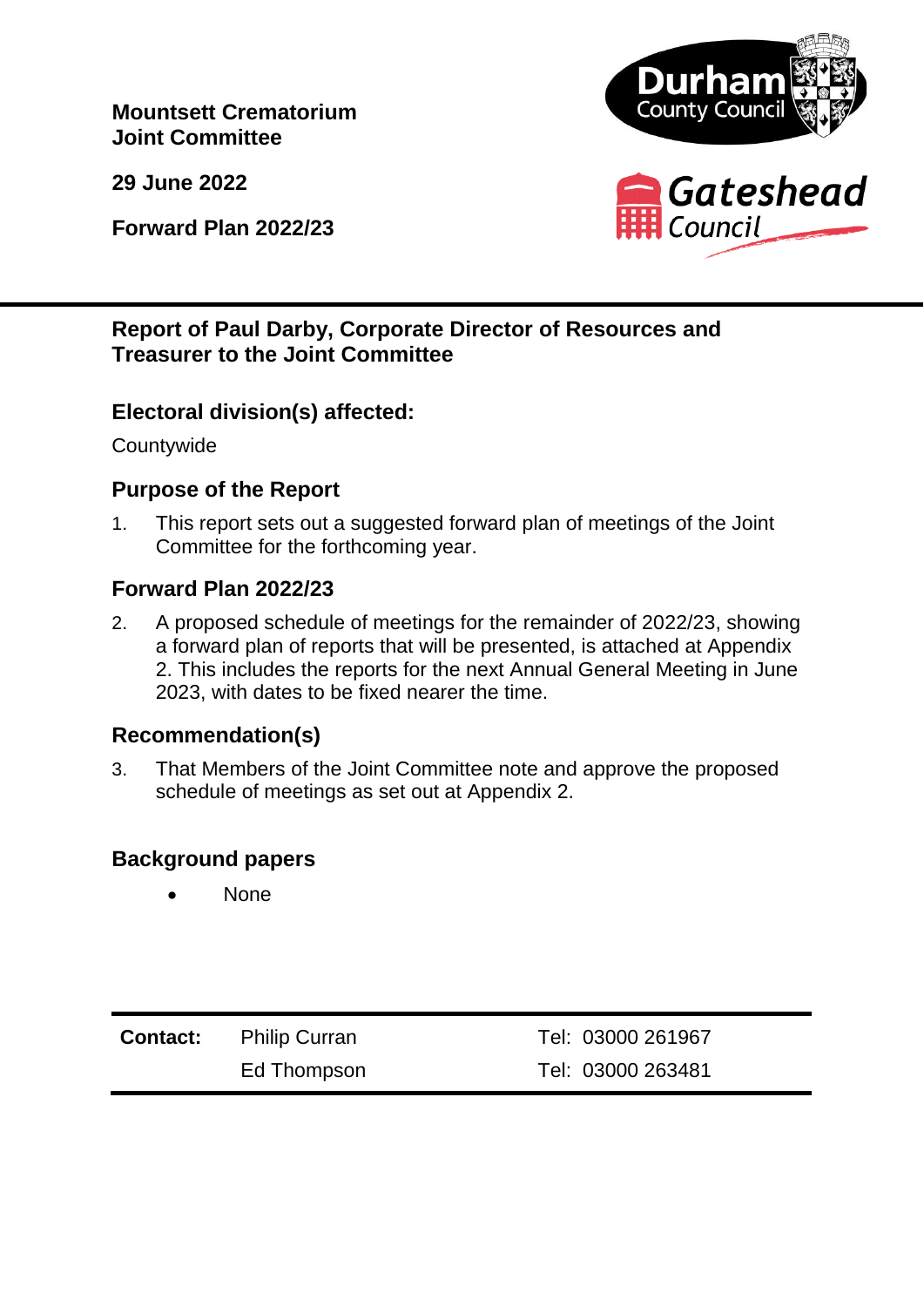# **Appendix 1: Implications**

### **Legal Implications**

There are no implications associated with this report.

### **Finance**

There are no financial implications associated with this report. Routine monitoring of budgetary control information and annual budget and fees and charges setting processes are factored into the Forward Plan.

# **Consultation**

None. However, Officers of Gateshead Council were provided with a copy of the report and given opportunity to comment / raise any detailed questions on the content of the report in advance of circulation to Members of the Mountsett Crematorium Joint Committee.

# **Equality and Diversity / Public Sector Equality Duty**

There are no equality and diversity implications associated with this report. Equality Impact Assessments, where appropriate, are undertaken as a matter of routine part of the development of any new policy or policy change.

# **Human Rights**

There are no implications associated with this report.

### **Crime and Disorder**

There are no Crime and Disorder implications associated with this report.

# **Staffing**

There are no implications associated with this report.

### **Accommodation**

There are no Accommodation implications associated with this report.

### **Risk**

There are no risk implications associated with this report.

### **Procurement**

There are no implications associated with this report.

# **Climate Change**

None.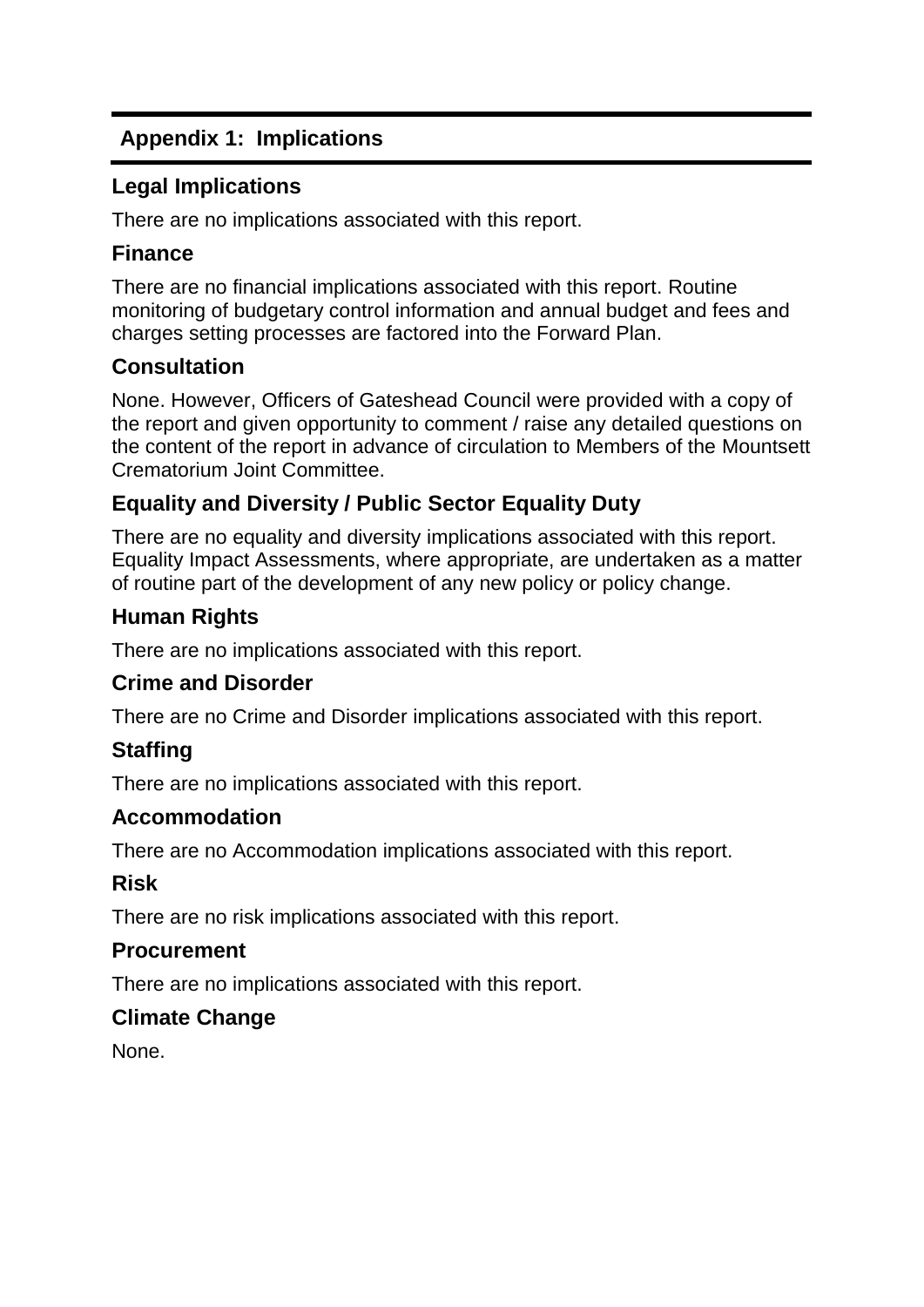# **Appendix 2: Forward Plan: 2022/23 Meetings**

| <b>Meeting</b><br><b>Date</b>     | <b>Location</b>           | <b>Reports to</b><br><b>Consider</b>                                                                            | <b>Report of</b>                                                                                                                                                             |
|-----------------------------------|---------------------------|-----------------------------------------------------------------------------------------------------------------|------------------------------------------------------------------------------------------------------------------------------------------------------------------------------|
| 26<br>September<br>2022<br>Dipton | Mountsett<br>Crematorium, | <b>External Audit</b><br>Annual Review of<br>the Return for the<br>Year Ended 31<br>March 2022                  | Report of the Corporate Director<br>of Resources / Treasurer to the<br><b>Joint Committee</b>                                                                                |
|                                   |                           | Quarterly<br>Performance and<br><b>Operational Report</b>                                                       | Report of the Bereavement<br>Services Manager and Registrar                                                                                                                  |
|                                   |                           | <b>Risk Register</b><br>2022/23 - Update                                                                        | Joint Report of the Corporate<br>Director of Resources /<br>Treasurer to the Joint<br>Committee and the Corporate<br>Director of Neighbourhoods and<br><b>Climate Change</b> |
|                                   |                           | <b>Service Asset</b><br>Management Plan                                                                         | Report of the Corporate Director<br>of Neighbourhoods and Climate<br>Change                                                                                                  |
|                                   |                           | <b>Financial Monitoring</b><br>Report 2022/23:<br>Position at 31/08/22<br>with Projected<br>Outturn to 31/03/23 | Joint Report of the Corporate<br>Director of Resources /<br>Treasurer to the Joint<br>Committee and the Corporate<br>Director of Neighbourhoods and<br><b>Climate Change</b> |
|                                   |                           | <b>Internal Audit</b><br><b>Charter Report</b>                                                                  | Report of the Chief Internal<br><b>Auditor and Corporate Fraud</b><br>Manager                                                                                                |
|                                   |                           | Provision of Internal<br><b>Audit and Risk</b><br>Management<br>Services 2023-2026                              | Report of the Chief Internal<br><b>Auditor and Corporate Fraud</b><br>Manager                                                                                                |
|                                   |                           | Annual Review of<br>the System of<br><b>Internal Audit</b>                                                      | Joint Report of the Corporate<br>Director of Resources /<br>Treasurer to the Joint<br>Committee and the Corporate<br>Director of Neighbourhoods and<br><b>Climate Change</b> |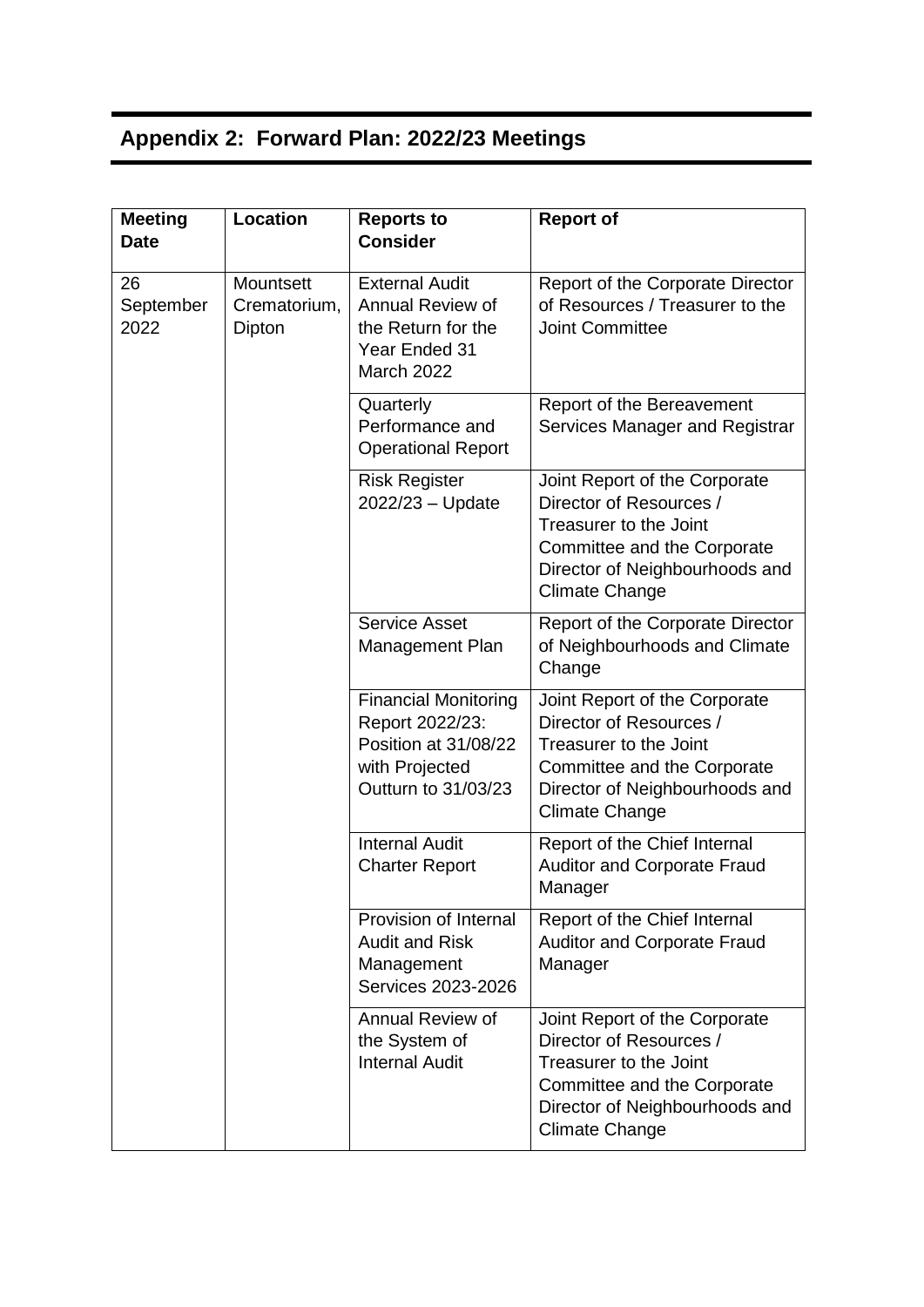| <b>Meeting</b><br><b>Date</b> | <b>Location</b>                     | <b>Reports to</b><br><b>Consider</b>                                                                            | <b>Report of</b>                                                                                                                                                             |
|-------------------------------|-------------------------------------|-----------------------------------------------------------------------------------------------------------------|------------------------------------------------------------------------------------------------------------------------------------------------------------------------------|
|                               |                                     | <b>Budget Strategy</b><br>Report                                                                                | Joint Report of the Corporate<br>Director of Resources /<br>Treasurer to the Joint<br>Committee and the Corporate<br>Director of Neighbourhoods and<br>Climate Change        |
| 30 January<br>2023            | Mountsett<br>Crematorium,<br>Dipton | Quarterly<br>Performance and<br><b>Operational Report</b>                                                       | Report of the Bereavement<br>Services Manager and Registrar                                                                                                                  |
|                               |                                     | <b>Financial Monitoring</b><br>Report 2022/23:<br>Position at 31/12/22<br>with Projected<br>Outturn to 31/03/23 | Joint Report of the Corporate<br>Director of Resources /<br>Treasurer to the Joint<br>Committee and the Corporate<br>Director of Neighbourhoods and<br><b>Climate Change</b> |
|                               |                                     | Provision of Support<br><b>Services 2023/24</b>                                                                 | Joint Report of the Corporate<br>Director of Resources /<br>Treasurer to the Joint<br>Committee and the Corporate<br>Director of Neighbourhoods and<br><b>Climate Change</b> |
|                               |                                     | Fees and Charges<br>2023/24                                                                                     | Joint Report of the Corporate<br>Director of Resources /<br>Treasurer to the Joint<br>Committee and the Corporate<br>Director of Neighbourhoods and<br><b>Climate Change</b> |
|                               |                                     | 2023/24 Revenue<br><b>Budget</b>                                                                                | Joint Report of the Corporate<br>Director of Resources /<br>Treasurer to the Joint<br>Committee and the Corporate<br>Director of Neighbourhoods and<br><b>Climate Change</b> |
| 25 April<br>2023              | Mountsett<br>Crematorium,<br>Dipton | Quarterly<br>Performance and<br><b>Operational Report</b>                                                       | Report of the Bereavement<br>Services Manager and Registrar                                                                                                                  |
|                               |                                     | <b>Financial Monitoring</b><br>Report 2022/23:<br><b>Provisional Outturn</b><br>as at 31/03/2023                | Joint Report of the Corporate<br>Director of Resources /<br>Treasurer to the Joint<br>Committee and the Corporate<br>Director of Neighbourhoods and<br>Climate Change        |